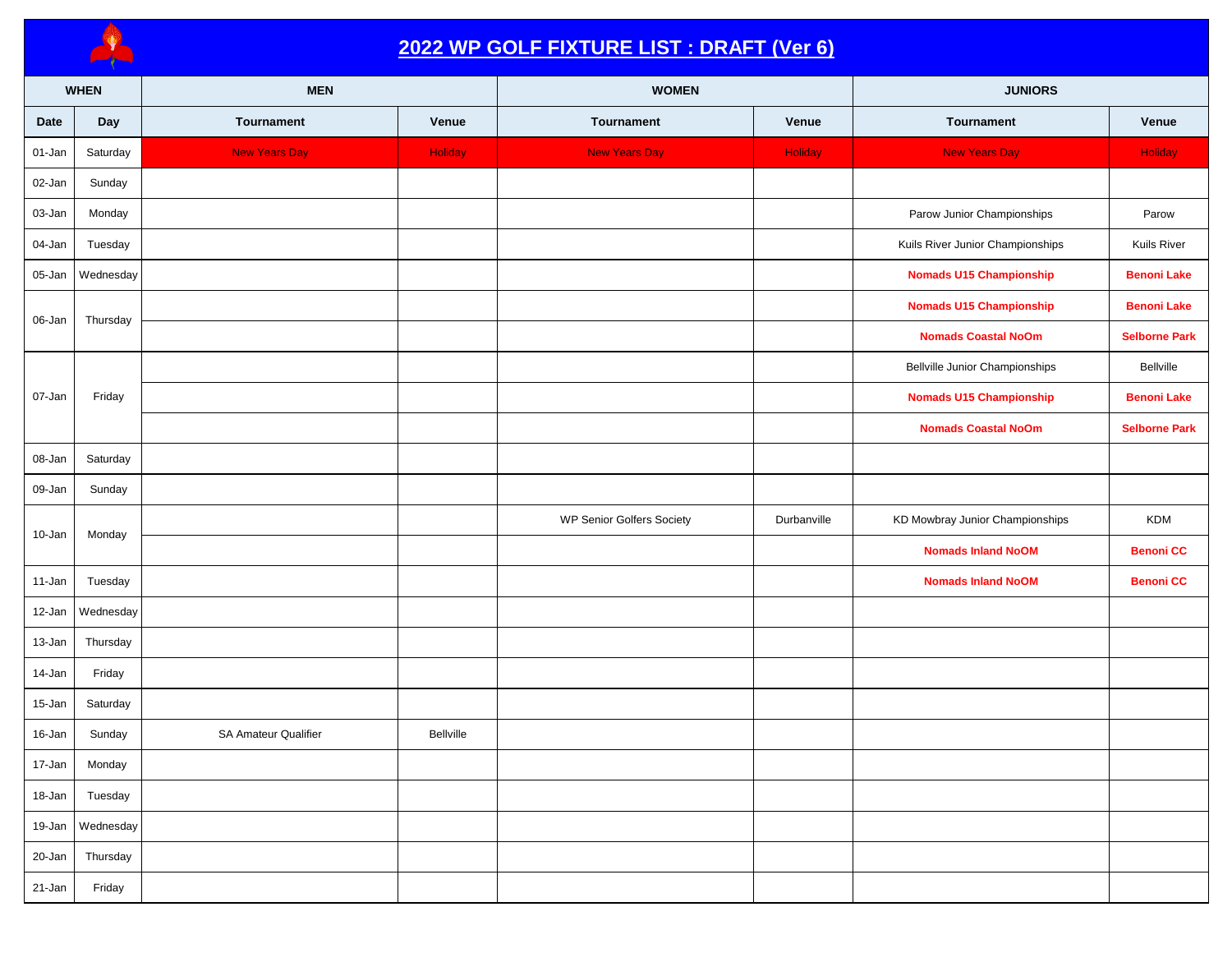|           | <b>WHEN</b>      | <b>MEN</b>                        |                | <b>WOMEN</b>                                                           |                | <b>JUNIORS</b>                          |                    |
|-----------|------------------|-----------------------------------|----------------|------------------------------------------------------------------------|----------------|-----------------------------------------|--------------------|
| Date      | Day              | <b>Tournament</b>                 | Venue          | <b>Tournament</b>                                                      | Venue          | Tournament                              | Venue              |
| 22-Jan    | Saturday         | <b>Master &amp; Mid AM League</b> | Round 1        |                                                                        |                |                                         |                    |
| 23-Jan    | Sunday           |                                   |                |                                                                        |                |                                         |                    |
| 24-Jan    | Monday           |                                   |                |                                                                        |                |                                         |                    |
| 25-Jan    | Tuesday          |                                   |                | Ladies League                                                          | Various        |                                         |                    |
| 26-Jan    | Wednesday        |                                   |                |                                                                        |                |                                         |                    |
| 27-Jan    | Thursday         |                                   |                |                                                                        |                |                                         |                    |
| 28-Jan    | Friday           | Senior Series                     | Atlantic Beach |                                                                        |                |                                         |                    |
| 29-Jan    | Saturday         | <b>Master &amp; Mid AM League</b> | Round 2        |                                                                        |                |                                         |                    |
| 30-Jan    | Sunday           |                                   |                |                                                                        |                | U13 & U15 Junior Challenge WP vs Boland | <b>Kuils River</b> |
| 31-Jan    | Monday           |                                   |                |                                                                        |                |                                         |                    |
| 01-Feb    | Tuesday          |                                   |                |                                                                        |                |                                         |                    |
| 02-Feb    | Wednesday        |                                   |                |                                                                        |                |                                         |                    |
| 03-Feb    | Thursday         |                                   |                |                                                                        |                |                                         |                    |
| 04-Feb    | Friday           |                                   |                |                                                                        |                |                                         |                    |
| 05-Feb    | Saturday         | <b>Club Championships Opt 1</b>   | <b>Various</b> | <b>Club Championships Opt 1</b>                                        | <b>Various</b> | <b>Club Championships Opt 1</b>         | <b>Various</b>     |
| 06-Feb    | Sunday           | <b>Club Championships Opt 1</b>   | <b>Various</b> | <b>Club Championships Opt 1</b>                                        | <b>Various</b> | <b>Club Championships Opt 1</b>         | <b>Various</b>     |
|           |                  | <b>SA Amateur Pre Qualifier</b>   | <b>RJK</b>     | <b>SA Amateur Stroke Play &amp; Match Play</b><br><b>Championships</b> | <b>RJK</b>     |                                         |                    |
| 07-Feb    | Monday           | <b>SA Amateur Pre Qualifier</b>   | <b>RJK</b>     | <b>SA Amateur Stroke Play &amp; Match Play</b><br><b>Championships</b> | <b>RJK</b>     |                                         |                    |
|           |                  |                                   |                | Silver, Bronze & Copper Cup                                            | <b>KDM</b>     |                                         |                    |
| 08-Feb    | Tuesday          | <b>SA Amateur Match Play</b>      | <b>RJK</b>     | <b>SA Amateur Stroke Play &amp; Match Play</b><br><b>Championships</b> | <b>RJK</b>     |                                         |                    |
|           | 09-Feb Wednesday | <b>SA Amateur Match Play</b>      | <b>RJK</b>     | <b>SA Amateur Stroke Play &amp; Match Play</b><br><b>Championships</b> | <b>RJK</b>     |                                         |                    |
| 10-Feb    | Thursday         | <b>SA Amateur Match Play</b>      | <b>RJK</b>     | <b>SA Amateur Stroke Play &amp; Match Play</b><br><b>Championships</b> | <b>RJK</b>     |                                         |                    |
|           |                  |                                   |                | WP Senior Golfers Society AGM                                          | KDM            |                                         |                    |
| 11-Feb    | Friday           | <b>SA Amateur Match Play</b>      | <b>RJK</b>     | <b>SA Amateur Stroke Play &amp; Match Play</b><br><b>Championships</b> | <b>RJK</b>     |                                         |                    |
| 12-Feb    | Saturday         | <b>Club Championships Opt 1</b>   | <b>Various</b> | <b>Club Championships Opt 1</b>                                        | <b>Various</b> | Club Championships Opt 1                | <b>Various</b>     |
| 13-Feb    | Sunday           | <b>Club Championships Opt 1</b>   | <b>Various</b> | <b>Club Championships Opt 1</b>                                        | <b>Various</b> | <b>Club Championships Opt 1</b>         | <b>Various</b>     |
| $14$ -Feb | Monday           |                                   |                |                                                                        |                |                                         |                    |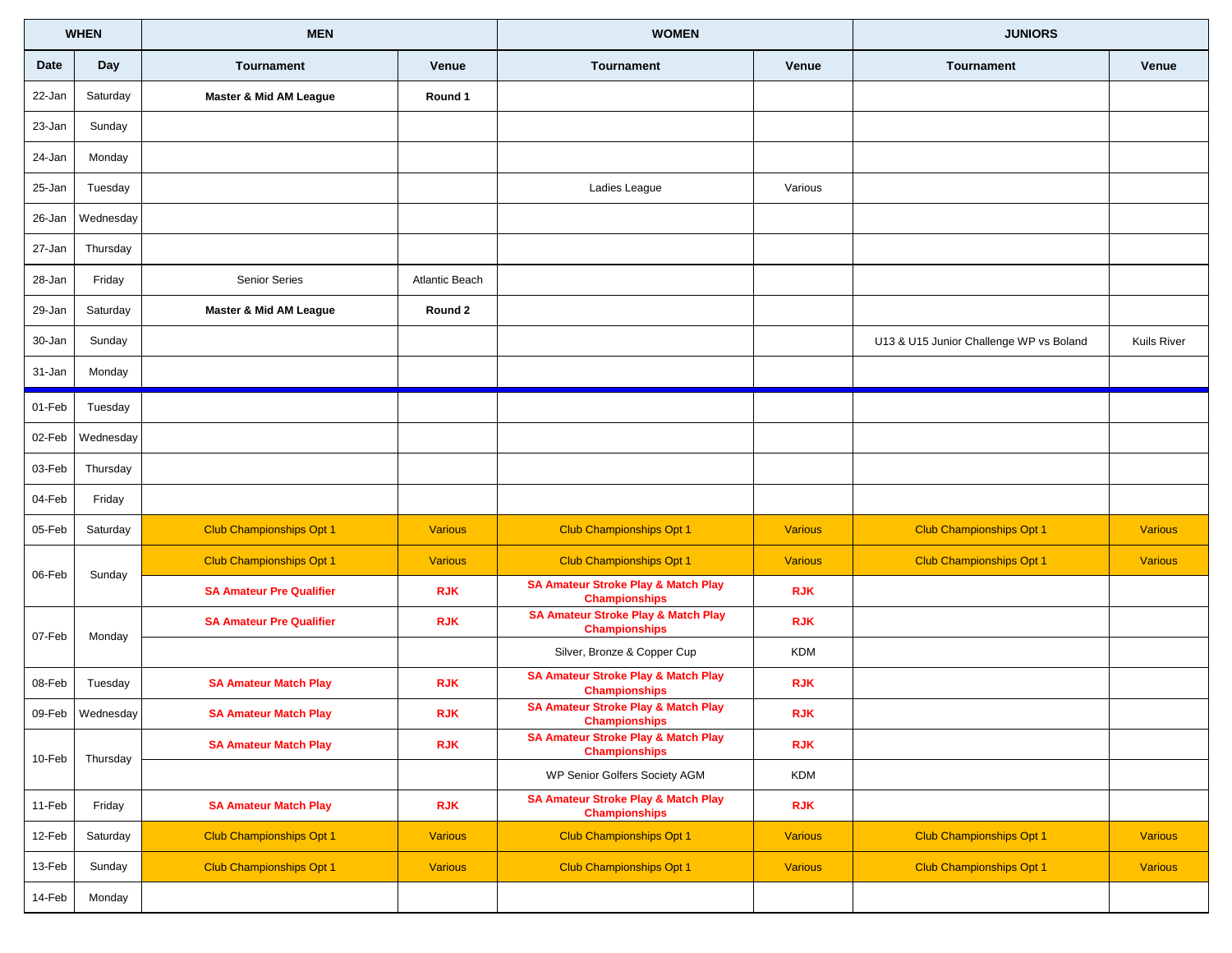|             | <b>WHEN</b> | <b>MEN</b>                         |                 | <b>WOMEN</b>                                      |                   | <b>JUNIORS</b>                                    |                    |
|-------------|-------------|------------------------------------|-----------------|---------------------------------------------------|-------------------|---------------------------------------------------|--------------------|
| <b>Date</b> | Day         | Tournament                         | Venue           | Tournament                                        | Venue             | <b>Tournament</b>                                 | Venue              |
| 15-Feb      | Tuesday     |                                    |                 | Ladies League                                     | Various           |                                                   |                    |
| 16-Feb      | Wednesday   |                                    |                 |                                                   |                   |                                                   |                    |
| 17-Feb      | Thursday    | WP Senior Open                     | Milnerton       | Somerset West Ladies Open Day                     | Somerset West     |                                                   |                    |
| 18-Feb      | Friday      | WP Senior Open                     | Milnerton       |                                                   |                   |                                                   |                    |
| 19-Feb      | Saturday    |                                    |                 |                                                   |                   |                                                   |                    |
| 20-Feb      | Sunday      |                                    |                 |                                                   |                   |                                                   |                    |
| 21-Feb      | Monday      | <b>SA Strokeplay Championships</b> | Randpark        | Towns vs Country                                  | Paarl             |                                                   |                    |
| 22-Feb      | Tuesday     | <b>SA Strokeplay Championships</b> | <b>Randpark</b> |                                                   |                   |                                                   |                    |
| 23-Feb      | Wednesday   | <b>SA Strokeplay Championships</b> | Randpark        |                                                   |                   |                                                   |                    |
| 24-Feb      | Thursday    | <b>SA Strokeplay Championships</b> | Randpark        |                                                   |                   |                                                   |                    |
| 25-Feb      | Friday      |                                    |                 |                                                   |                   |                                                   |                    |
| 26-Feb      | Saturday    | <b>Master &amp; Mid AM League</b>  | Round 3         |                                                   |                   |                                                   |                    |
| 27-Feb      | Sunday      |                                    |                 |                                                   |                   |                                                   |                    |
| 28-Feb      | Monday      |                                    |                 |                                                   |                   |                                                   |                    |
| 01-Mar      | Tuesday     |                                    |                 |                                                   |                   |                                                   |                    |
| 02-Mar      | Wednesday   |                                    |                 |                                                   |                   |                                                   |                    |
| 03-Mar      | Thursday    |                                    |                 |                                                   |                   |                                                   |                    |
| 04-Mar      | Friday      |                                    |                 |                                                   |                   |                                                   |                    |
| 05-Mar      | Saturday    | <b>Club Championships Opt 2</b>    | <b>Various</b>  | <b>Club Championships Opt 2</b>                   | <b>Various</b>    | <b>Club Championships Opt 2</b>                   | <b>Various</b>     |
|             |             | <b>Club Championships Opt 2</b>    | <b>Various</b>  | <b>Club Championships Opt 2</b>                   | <b>Various</b>    | <b>Club Championships Opt 2</b>                   | <b>Various</b>     |
| 06-Mar      | Sunday      |                                    |                 |                                                   |                   | Junior Interclub Team Championship (1)            | <b>Kuils River</b> |
| 07-Mar      | Monday      |                                    |                 |                                                   |                   |                                                   |                    |
| 08-Mar      | Tuesday     |                                    |                 | <b>Nomads South African Juniors International</b> | <b>Rondebosch</b> | <b>Nomads South African Juniors International</b> | <b>Rondebosch</b>  |
| 09-Mar      | Wednesday   |                                    |                 | <b>Nomads South African Juniors International</b> | <b>Rondebosch</b> | <b>Nomads South African Juniors International</b> | <b>Rondebosch</b>  |
|             |             |                                    |                 | <b>Nomads South African Juniors International</b> | <b>Rondebosch</b> | <b>Nomads South African Juniors International</b> | <b>Rondebosch</b>  |
| 10-Mar      | Thursday    |                                    |                 | Clovelly Ladies Open Day (Social)                 | Clovelly          |                                                   |                    |
| 11-Mar      | Friday      |                                    |                 | <b>WP Senior Golfers Society</b>                  | Rondebosch        |                                                   |                    |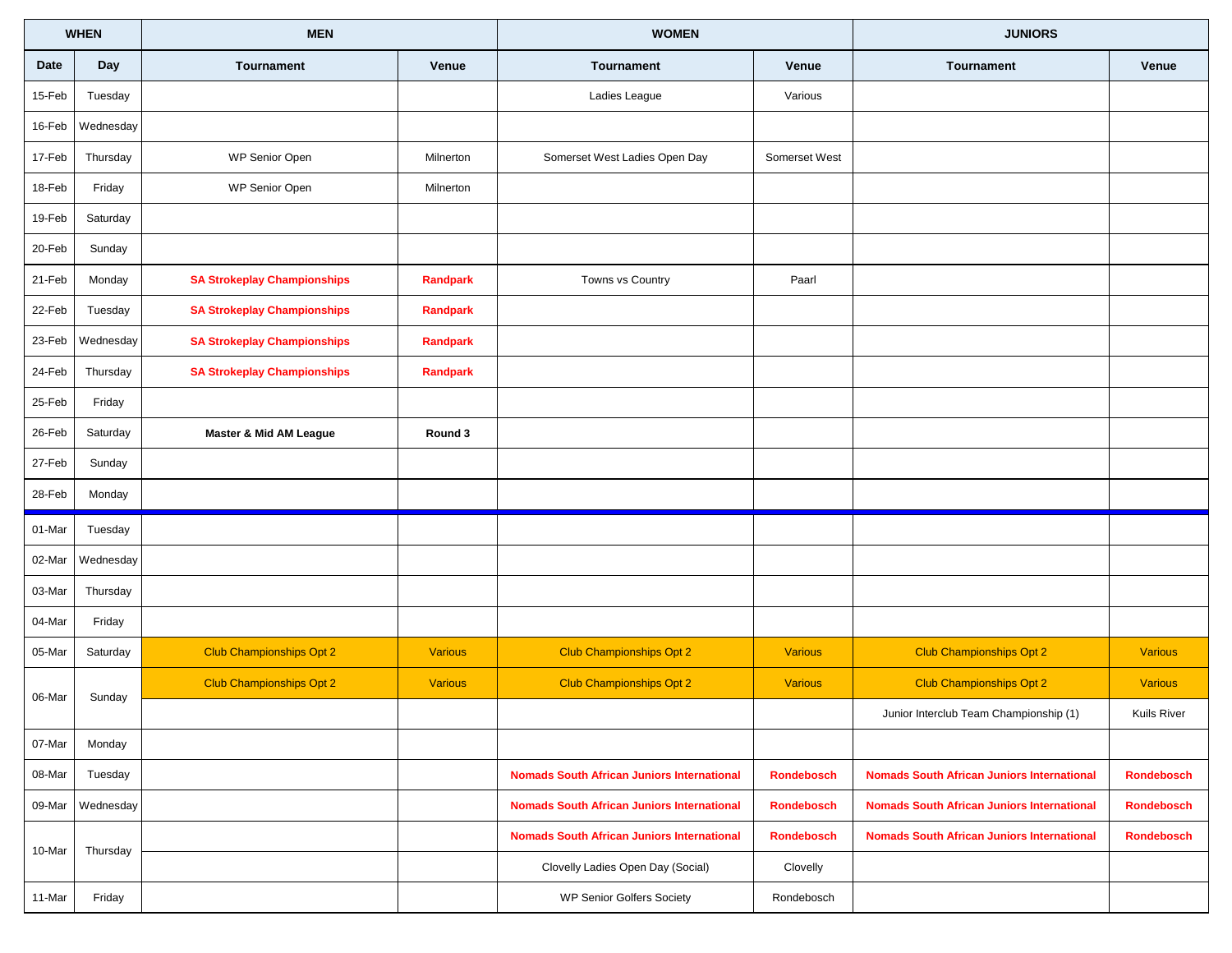|             | <b>WHEN</b>      | <b>MEN</b>                           |                  | <b>WOMEN</b>                                                       |                         | <b>JUNIORS</b>                                                                         |                                           |
|-------------|------------------|--------------------------------------|------------------|--------------------------------------------------------------------|-------------------------|----------------------------------------------------------------------------------------|-------------------------------------------|
| <b>Date</b> | <b>Day</b>       | <b>Tournament</b>                    | Venue            | Tournament                                                         | Venue                   | <b>Tournament</b>                                                                      | Venue                                     |
| 12-Mar      | Saturday         | <b>Club Championships Opt 2</b>      | <b>Various</b>   | <b>Club Championships Opt 2</b>                                    | <b>Various</b>          | <b>Club Championships Opt 2</b>                                                        | <b>Various</b>                            |
| 13-Mar      | Sunday           | <b>Club Championships Opt 2</b>      | <b>Various</b>   | <b>Club Championships Opt 2</b>                                    | <b>Various</b>          | <b>Club Championships Opt 2</b>                                                        | <b>Various</b>                            |
| 14-Mar      | Monday           |                                      |                  |                                                                    |                         |                                                                                        |                                           |
| 15-Mar      | Tuesday          |                                      |                  | Ladies League                                                      | Various                 |                                                                                        |                                           |
| 16-Mar      | Wednesday        |                                      |                  |                                                                    |                         |                                                                                        |                                           |
| 17-Mar      | Thursday         |                                      |                  |                                                                    |                         |                                                                                        |                                           |
| 18-Mar      | Friday           |                                      |                  |                                                                    |                         | U13 & U15 Katberg Challenge                                                            | Katberg                                   |
| 19-Mar      | Saturday         | <b>Master &amp; Mid AM League</b>    | Round 4          |                                                                    |                         | U13 & U15 Katberg Challenge                                                            | Katberg                                   |
| 20-Mar      | Sunday           | <b>WP Senior Masters</b>             | <b>Bellville</b> | <b>Nomads Rose Bowl 54 Hole Girls</b><br><b>Championship (TBC)</b> | <b>Eastern Province</b> | U13 & U15 Katberg Challenge                                                            | Katberg                                   |
| 21-Mar      | Monday           | <b>WP Senior Masters</b>             | <b>Bellville</b> | <b>Nomads Rose Bowl 54 Hole Girls</b><br><b>Championship (TBC)</b> | <b>Eastern Province</b> | U13 & U15 Katberg Challenge                                                            | Katberg                                   |
|             |                  | <b>Human Rights</b>                  | <b>Holiday</b>   | <b>Human Rights</b>                                                | <b>Holiday</b>          | <b>Human Rights</b>                                                                    | <b>Holiday</b>                            |
| 22-Mar      | Tuesday          |                                      |                  |                                                                    |                         |                                                                                        |                                           |
| 23-Mar      | Wednesday        |                                      |                  |                                                                    |                         |                                                                                        |                                           |
| 24-Mar      | Thursday         |                                      |                  |                                                                    |                         |                                                                                        |                                           |
| 25-Mar      | Friday           |                                      |                  |                                                                    |                         | Durbanville Junior Championship                                                        | Durbanville                               |
| 26-Mar      | Saturday         | <b>Master &amp; Mid AM League</b>    | Round 5          |                                                                    |                         |                                                                                        |                                           |
| 27-Mar      | Sunday           |                                      |                  | WP Womens Amateur Championships                                    | Westlake                |                                                                                        |                                           |
| 28-Mar      | Monday           |                                      |                  | WP Womens Amateur Championships                                    | Westlake                | Nomads SA Boys U19 Championship Qualifier /<br><b>Nomads Gowrie Farm U15 Challenge</b> | <b>Royal Cape /</b><br><b>Gowrie Farm</b> |
| 29-Mar      | Tuesday          |                                      |                  | WP Womens Amateur Championships                                    | Westlake                | Nomads SA Boys U19 Championship Qualifier /<br><b>Nomads Gowrie Farm U15 Challenge</b> | <b>Royal Cape /</b><br><b>Gowrie Farm</b> |
|             |                  |                                      |                  |                                                                    |                         |                                                                                        |                                           |
|             | 30-Mar Wednesday |                                      |                  |                                                                    |                         | Nomads SA Boys U19 Championship Qualifier /<br><b>Nomads Gowrie Farm U15 Challenge</b> | Royal Cape /<br><b>Gowrie Farm</b>        |
| 31-Mar      | Thursday         |                                      |                  |                                                                    |                         | <b>Nomads SA Boys U19 Championship Match</b><br>Play                                   | <b>Royal Cape</b>                         |
| 01-Apr      | Friday           |                                      |                  |                                                                    |                         | <b>Nomads SA Boys U19 Championship Match</b><br>Play                                   | <b>Royal Cape</b>                         |
| 02-Apr      | Saturday         |                                      |                  | Ladies Scratch & Saturday Handicap League                          | Various                 | <b>Nomads SA Boys U19 Championship Match</b><br>Play                                   | <b>Royal Cape</b>                         |
| 03-Apr      | Sunday           | PAT Event                            | Parow            |                                                                    |                         |                                                                                        |                                           |
| 04-Apr      | Monday           | <b>Senior &amp; Super Senior IPT</b> | <b>TBC</b>       | <b>WP Senior Golfers Society</b>                                   | Parow                   |                                                                                        |                                           |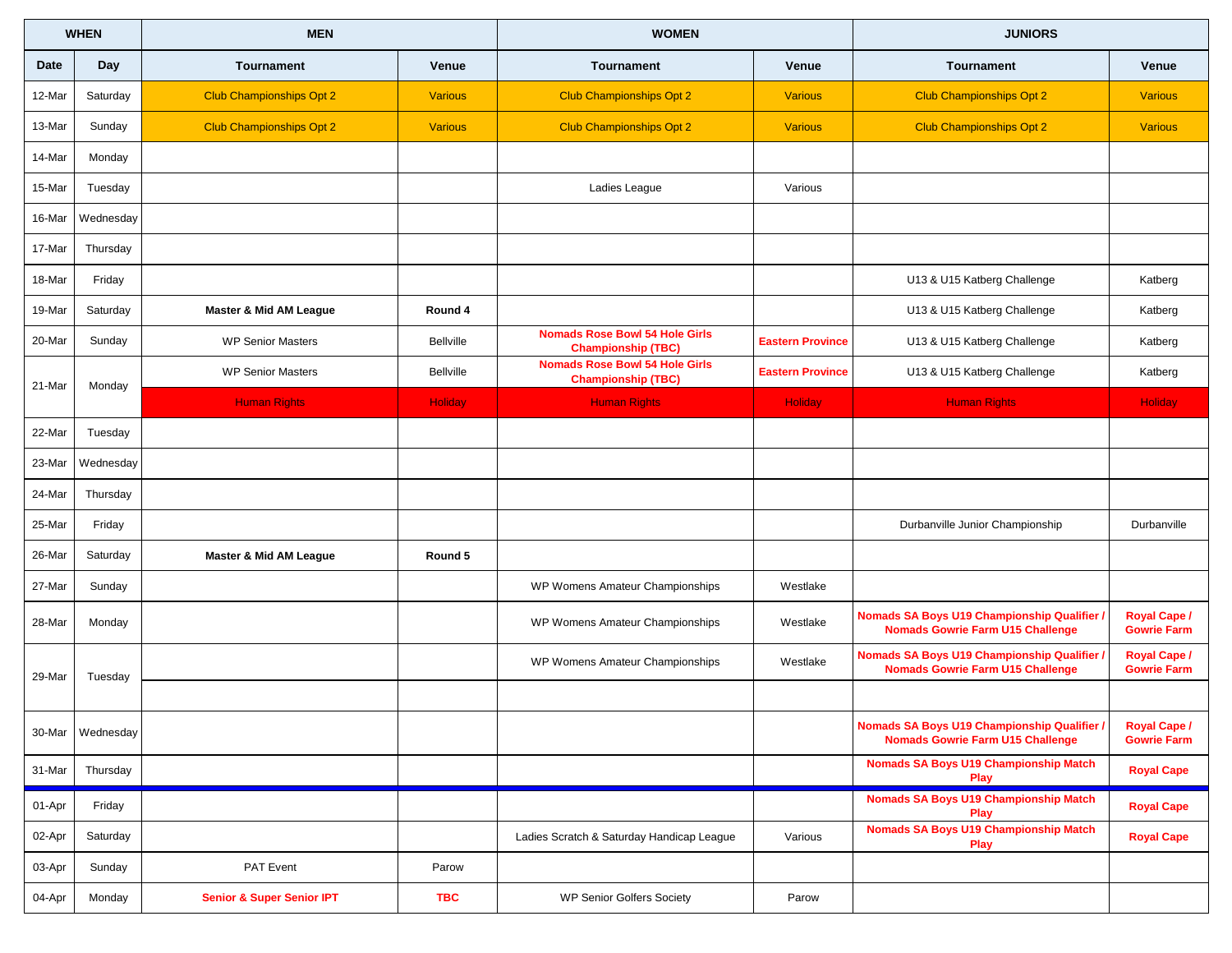|        | <b>WHEN</b> | <b>MEN</b>                           |                | <b>WOMEN</b>                   |                       | <b>JUNIORS</b>                              |          |
|--------|-------------|--------------------------------------|----------------|--------------------------------|-----------------------|---------------------------------------------|----------|
| Date   | Day         | Tournament                           | Venue          | <b>Tournament</b>              | Venue                 | <b>Tournament</b>                           | Venue    |
| 05-Apr | Tuesday     | <b>Senior &amp; Super Senior IPT</b> | <b>TBC</b>     |                                |                       |                                             |          |
| 06-Apr | Wednesday   | <b>Senior &amp; Super Senior IPT</b> | <b>TBC</b>     |                                |                       |                                             |          |
| 07-Apr | Thursday    | <b>Senior &amp; Super Senior IPT</b> | <b>TBC</b>     |                                |                       |                                             |          |
| 08-Apr | Friday      | <b>Senior &amp; Super Senior IPT</b> | <b>TBC</b>     | Atlantic Beach Ladies Open Day | <b>Atlantic Beach</b> |                                             |          |
| 09-Apr | Saturday    | <b>Mid-AM League</b>                 | Round 6        |                                |                       |                                             |          |
| 10-Apr | Sunday      | PAT Event                            | Strand         |                                |                       |                                             |          |
| 11-Apr | Monday      | Harry Solomon Meeting                | <b>TBC</b>     |                                |                       | WP High School Golf League (1)              | Various  |
| 12-Apr | Tuesday     |                                      |                |                                |                       |                                             |          |
| 13-Apr | Wednesday   |                                      |                |                                |                       |                                             |          |
| 14-Apr | Thursday    |                                      |                |                                |                       |                                             |          |
| 15-Apr | Friday      | <b>Good Friday</b>                   | Holiday        | <b>Good Friday</b>             | Holiday               | <b>Good Friday</b>                          | Holiday  |
| 16-Apr | Saturday    |                                      |                |                                |                       |                                             |          |
| 17-Apr | Sunday      |                                      |                |                                |                       |                                             |          |
| 18-Apr | Monday      | <b>Family Day</b>                    | <b>Holiday</b> | <b>Family Day</b>              | <b>Holiday</b>        | <b>Family Day</b>                           | Holiday  |
|        |             | WP Amateur Championships             | Rondebosch     |                                |                       |                                             |          |
| 19-Apr | Tuesday     | WP Amateur Championships             | Rondebosch     | Ladies League                  | Various               |                                             |          |
| 20-Apr | Wednesday   | WP Amateur Championships             | Rondebosch     |                                |                       |                                             |          |
| 21-Apr | Thursday    | WP Amateur Championships             | Rondebosch     |                                |                       |                                             |          |
| 22-Apr | Friday      | WP Amateur Championships             | Rondebosch     |                                |                       |                                             |          |
| 23-Apr | Saturday    | WP Amateur Championships             | Rondebosch     |                                |                       |                                             |          |
|        |             | <b>Masters League</b>                | Round 6        |                                |                       |                                             |          |
| 24-Apr | Sunday      |                                      |                |                                |                       | Clovelly Junior Winter Series U13 & U15 (1) | Clovelly |
| 25-Apr | Monday      |                                      |                |                                |                       | WP High School Golf League (2)              | Various  |
| 26-Apr | Tuesday     |                                      |                |                                |                       |                                             |          |
| 27-Apr | Wednesday   | <b>Freedom Day</b>                   | Holiday        | <b>Freedom Day</b>             | Holiday               | <b>Freedom Day</b>                          | Holiday  |
| 28-Apr | Thursday    |                                      |                |                                |                       |                                             |          |
| 29-Apr | Friday      |                                      |                |                                |                       |                                             |          |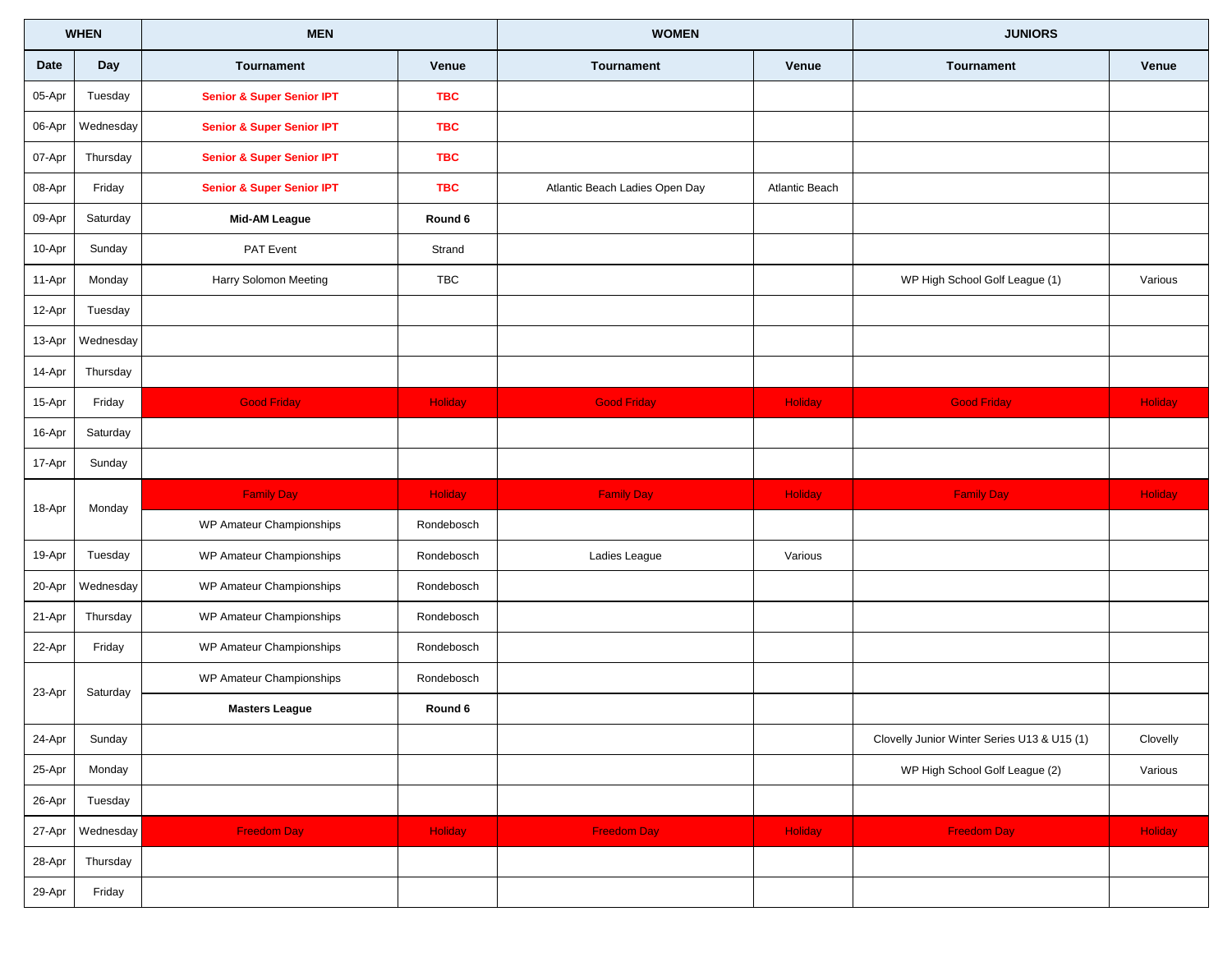| <b>WHEN</b> |           | <b>MEN</b>             |                | <b>WOMEN</b>                              |                   | <b>JUNIORS</b>                   |                       |
|-------------|-----------|------------------------|----------------|-------------------------------------------|-------------------|----------------------------------|-----------------------|
| Date        | Day       | Tournament             | Venue          | Tournament                                | Venue             | <b>Tournament</b>                | Venue                 |
| 30-Apr      | Saturday  | <b>Masters League</b>  | Semi-Finals    |                                           |                   |                                  |                       |
| 01-May      | Sunday    |                        |                |                                           |                   | Erinvale Junior Championships    | Erinvale (TBC)        |
| 02-May      | Monday    | <b>Workers Day</b>     | <b>Holiday</b> | <b>Workers Day</b>                        | Holiday           | <b>Workers Day</b>               | <b>Holiday</b>        |
| 03-May      | Tuesday   |                        |                |                                           |                   | <b>Nedbank Junios Challenge</b>  | <b>Gary Player CC</b> |
| 04-May      | Wednesday |                        |                |                                           |                   | <b>Nedbank Junios Challenge</b>  | <b>Gary Player CC</b> |
| 05-May      | Thursday  |                        |                |                                           |                   | <b>Nedbank Junios Challenge</b>  | <b>Gary Player CC</b> |
| 06-May      | Friday    | <b>Senior Series</b>   | Clovelly       |                                           |                   |                                  |                       |
| 07-May      | Saturday  |                        |                | Ladies Scratch & Saturday Handicap League | Various           | U13 / U15 / U17 & U19 Triangular | Robertson             |
| 08-May      | Sunday    | <b>PAT Event</b>       | Milnerton      |                                           |                   | U13 / U15 / U17 & U19 Triangular | Robertson             |
| 09-May      | Monday    | <b>CHALLENGE IPT</b>   | <b>Ceres</b>   | WP Womens Senior Golfers Society (Social) | Steenberg         | WP High School Golf League (3)   | Various               |
| 10-May      | Tuesday   | <b>CHALLENGE IPT</b>   | <b>Ceres</b>   |                                           |                   |                                  |                       |
| 11-May      | Wednesday | <b>CHALLENGE IPT</b>   | <b>Ceres</b>   |                                           |                   |                                  |                       |
| 12-May      | Thursday  | <b>CHALLENGE IPT</b>   | <b>Ceres</b>   | Registration for Interclub                | Langebaan         |                                  |                       |
| 13-May      | Friday    |                        |                | Interclub                                 | Langebaan         |                                  |                       |
| 14-May      | Saturday  | Harry Solomon League   | Round 1        | Interclub                                 | Langebaan         |                                  |                       |
| 15-May      | Sunday    | Master League - Finals | Metropolitan   | Interclub                                 | Langebaan         | WP Regional Schools Qualifying   | Bellville             |
| 16-May      | Monday    |                        |                |                                           |                   | WP High School Golf League (4)   | Various               |
| 17-May      | Tuesday   |                        |                | Ladies League                             | Various           |                                  |                       |
| 18-May      | Wednesday |                        |                |                                           |                   |                                  |                       |
| 19-May      | Thursday  |                        |                |                                           |                   |                                  |                       |
| 20-May      | Friday    |                        |                |                                           |                   |                                  |                       |
| 21-May      | Saturday  | Harry Solomon League   | Round 2        |                                           |                   |                                  |                       |
| 22-May      | Sunday    | PAT Event              | Rondebosch     | 72 - Hole Teams Championships (TBC)       | <b>Mpumalanga</b> |                                  |                       |
| 23-May      | Monday    |                        |                | 72 - Hole Teams Championships (TBC)       | <b>Mpumalanga</b> | WP High School Golf League (5)   | Various               |
| 24-May      | Tuesday   |                        |                | 72 - Hole Teams Championships (TBC)       | <b>Mpumalanga</b> |                                  |                       |
| 25-May      | Wednesday |                        |                | 72 - Hole Teams Championships (TBC)       | <b>Mpumalanga</b> |                                  |                       |
| 26-May      | Thursday  |                        |                |                                           |                   |                                  |                       |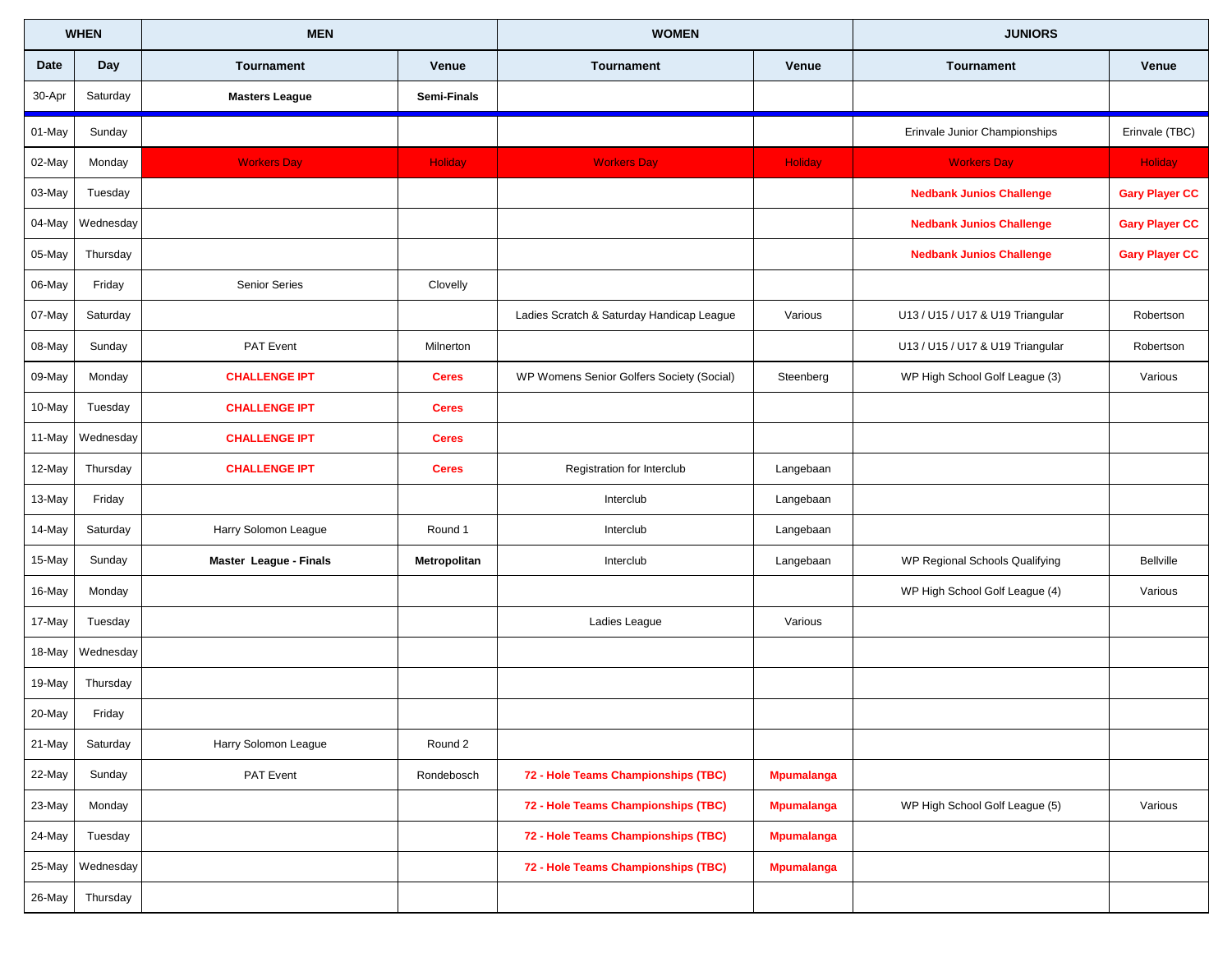| <b>WHEN</b> |           | <b>MEN</b>           |                    | <b>WOMEN</b>                              |                | <b>JUNIORS</b>                     |                |
|-------------|-----------|----------------------|--------------------|-------------------------------------------|----------------|------------------------------------|----------------|
| Date        | Day       | Tournament           | Venue              | Tournament                                | Venue          | <b>Tournament</b>                  | Venue          |
| 27-May      | Friday    | <b>Senior Series</b> | Parow              |                                           |                |                                    |                |
| 28-May      | Saturday  |                      |                    | Ladies Scratch & Saturday Handicap League | Various        |                                    |                |
| 29-May      | Sunday    | PAT Event            | Durbanville        |                                           |                | Clovelly Winter Series U13/U15 (2) | Clovelly       |
| 30-May      | Monday    |                      |                    |                                           |                | WP High School Golf League (6)     | Various        |
| 31-May      | Tuesday   |                      |                    |                                           |                |                                    |                |
| 01-Jun      | Wednesday |                      |                    |                                           |                |                                    |                |
| 02-Jun      | Thursday  |                      |                    |                                           |                |                                    |                |
| 03-Jun      | Friday    |                      |                    |                                           |                |                                    |                |
| 04-Jun      | Saturday  | Harry Solomon League | Round 3            |                                           |                |                                    |                |
| 05-Jun      | Sunday    | PAT Event            | <b>Kuils River</b> |                                           |                |                                    |                |
| 06-Jun      | Monday    |                      |                    | <b>Wilkinson Greensomes</b>               | Parow          | WP High School Golf League (7)     | Various        |
| 07-Jun      | Tuesday   |                      |                    |                                           |                |                                    |                |
| 08-Jun      | Wednesday |                      |                    |                                           |                |                                    |                |
| 09-Jun      | Thursday  |                      |                    |                                           |                |                                    |                |
| 10-Jun      | Friday    | <b>Senior Series</b> | Somerset West      | WP Women's Senior Society (Social)        | Royal Cape     |                                    |                |
| 11-Jun      | Saturday  | Harry Solomon League | Round 4            |                                           |                |                                    |                |
| 12-Jun      | Sunday    | PAT Event            | Royal Cape         |                                           |                | Rondebosch Junior Championship     | Rondebosch     |
| 13-Jun      | Monday    |                      |                    |                                           |                |                                    |                |
| 14-Jun      | Tuesday   |                      |                    |                                           |                |                                    |                |
| 15-Jun      | Wednesday |                      |                    |                                           |                |                                    |                |
| 16-Jun      | Thursday  | <b>Youth Day</b>     | <b>Holiday</b>     | <b>Youth Day</b>                          | <b>Holiday</b> | <b>Youth Day</b>                   | <b>Holiday</b> |
| 17-Jun      | Friday    |                      |                    |                                           |                | Somerset West Junior Championship  | Somerset West  |
| 18-Jun      | Saturday  | Harry Solomon League | Round 5            |                                           |                |                                    |                |
| 19-Jun      | Sunday    | PAT Event            | Erinvale           |                                           |                | Clovelly Winter Series U13/U15 (3) | Clovelly       |
| 20-Jun      | Monday    |                      |                    |                                           |                |                                    |                |
| $21 - Jun$  | Tuesday   |                      |                    | Ladies League                             | Various        |                                    |                |
| 22-Jun      | Wednesday |                      |                    |                                           |                |                                    |                |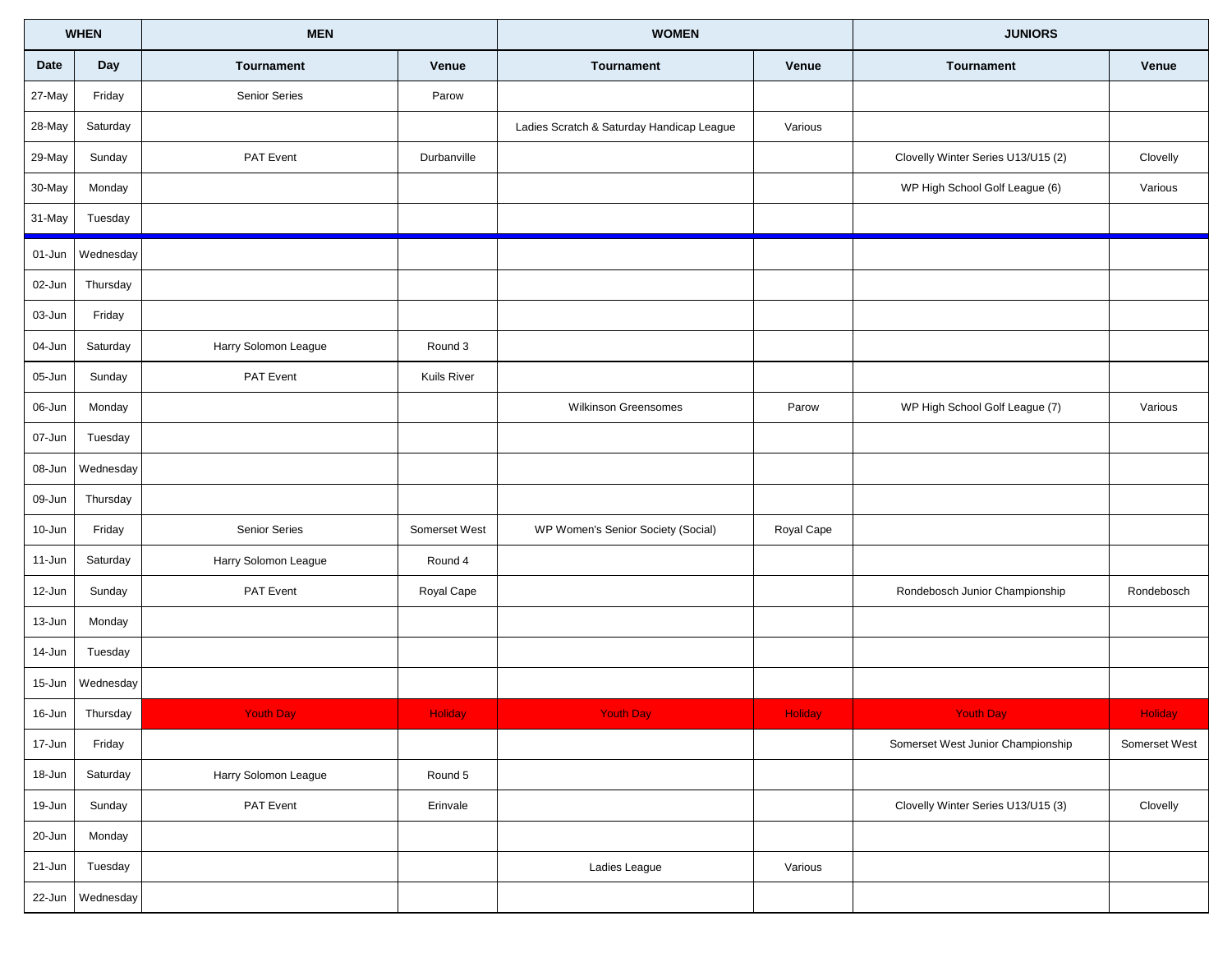|             | <b>WHEN</b> | <b>MEN</b>                            |                       | <b>WOMEN</b>                                                         |                       | <b>JUNIORS</b>                                                           |                                              |
|-------------|-------------|---------------------------------------|-----------------------|----------------------------------------------------------------------|-----------------------|--------------------------------------------------------------------------|----------------------------------------------|
| <b>Date</b> | Day         | <b>Tournament</b>                     | Venue                 | Tournament                                                           | <b>Venue</b>          | <b>Tournament</b>                                                        | Venue                                        |
| 23-Jun      | Thursday    |                                       |                       |                                                                      |                       |                                                                          |                                              |
| 24-Jun      | Friday      | <b>Senior Series</b>                  | <b>Bellville</b>      | <b>Nomads SA Girls Championship (TBC) - Option</b>                   | <b>North West</b>     |                                                                          |                                              |
| 25-Jun      | Saturday    | Harry Solomon League                  | Float                 | <b>Nomads SA Girls Championship (TBC) - Option</b>                   | <b>North West</b>     |                                                                          |                                              |
| 26-Jun      | Sunday      | Champion of Champions Regional Finals | Parow                 | <b>Nomads SA Girls Championship (TBC) - Option</b>                   | <b>North West</b>     |                                                                          |                                              |
| 27-Jun      | Monday      |                                       |                       |                                                                      |                       |                                                                          |                                              |
| 28-Jun      | Tuesday     |                                       |                       |                                                                      |                       | Sun City U13 / U15 Challenge / Nomads SA<br><b>Boys U17 Championship</b> | <b>Gary Player CC /</b><br><b>Free State</b> |
| 29-Jun      | Wednesday   |                                       |                       |                                                                      |                       | Sun City U13 / U15 Challenge / Nomads SA<br><b>Boys U17 Championship</b> | <b>Gary Player CC /</b><br><b>Free State</b> |
| 30-Jun      | Thursday    |                                       |                       |                                                                      |                       | <b>Nomads SA Boys U17 Championship</b>                                   | <b>Free State</b>                            |
| 01-Jul      | Friday      |                                       |                       |                                                                      |                       |                                                                          |                                              |
| 02-Jul      | Saturday    | Harry Solomon League                  | <b>Quarter Finals</b> | <b>Nomads SA Girls Championship (TBC) - Option</b><br>$\overline{2}$ | <b>North West</b>     |                                                                          |                                              |
| 03-Jul      | Sunday      | PAT Event                             | <b>KDM</b>            | <b>Nomads SA Girls Championship (TBC) - Option</b>                   | <b>North West</b>     | <b>Nomads Coastal NoOm</b>                                               | <b>St Francis Links</b>                      |
| 04-Jul      | Monday      |                                       |                       | <b>Nomads SA Girls Championship (TBC) - Option</b><br>$\mathbf{2}$   | <b>North West</b>     | <b>Nomads Coastal NoOm</b>                                               | <b>St Francis Links</b>                      |
| 05-Jul      | Tuesday     |                                       |                       |                                                                      |                       | <b>Nomads Coastal NoOm</b>                                               | <b>St Francis Links</b>                      |
| 06-Jul      | Wednesday   |                                       |                       | WP Women's Senior Society (Social)                                   | <b>Atlantic Beach</b> |                                                                          |                                              |
| 07-Jul      | Thursday    |                                       |                       |                                                                      |                       | <b>Dimension Data Junior Open plus U15</b>                               | <b>TBC</b>                                   |
| 08-Jul      | Friday      | Senior Series                         | Rondebosch            |                                                                      |                       | <b>Dimension Data Junior Open plus U16</b>                               | <b>TBC</b>                                   |
| 09-Jul      | Saturday    | Harry Solomon League                  | Semi-Finals           |                                                                      |                       |                                                                          |                                              |
| 10-Jul      | Sunday      | PAT Event                             | Steenberg             |                                                                      |                       |                                                                          |                                              |
| 11-Jul      | Monday      |                                       |                       |                                                                      |                       | <b>Prentice Memorial Trophy</b>                                          | <b>Kuils River</b>                           |
|             |             |                                       |                       |                                                                      |                       | <b>Nomads Inland NoOm</b>                                                | <b>TBC</b>                                   |
| 12-Jul      | Tuesday     |                                       |                       |                                                                      |                       | <b>Nomads Inland NoOm</b>                                                | <b>TBC</b>                                   |
|             |             |                                       |                       |                                                                      |                       | Vernon Dickson Memorial Junior Championship                              | <b>KDM</b>                                   |
| 13-Jul      | Wednesday   |                                       |                       |                                                                      |                       |                                                                          |                                              |
| 14-Jul      | Thursday    |                                       |                       |                                                                      |                       | WP Junior Championships                                                  | Strand                                       |
| 15-Jul      | Friday      | <b>Senior Series</b>                  | Metropolitan          |                                                                      |                       | WP Junior Championships                                                  | Strand                                       |
| 16-Jul      | Saturday    |                                       |                       | Ladies Scratch & Saturday Handicap League                            | Various               | WP Junior Championships                                                  | Strand                                       |
| 17. hd      | Sunday      | PAT Event                             | Atlantic Beach        |                                                                      |                       |                                                                          |                                              |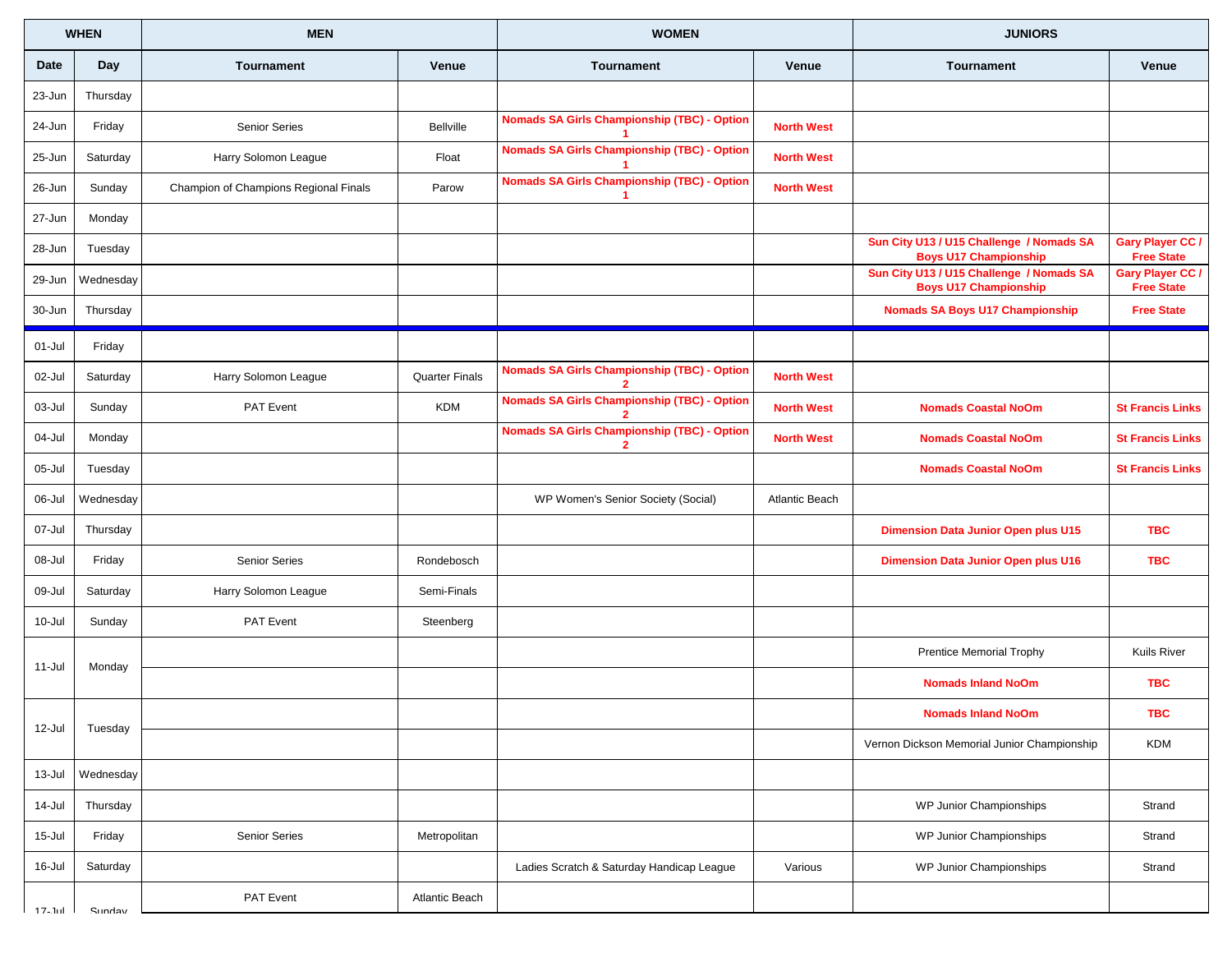| <b>WHEN</b>      |                   | <b>MEN</b>                    |                | <b>WOMEN</b>                               |                       | <b>JUNIORS</b>                                                                |                         |
|------------------|-------------------|-------------------------------|----------------|--------------------------------------------|-----------------------|-------------------------------------------------------------------------------|-------------------------|
| Date             | <b>Day</b>        | Tournament                    | Venue          | Tournament                                 | Venue                 | <b>Tournament</b>                                                             | Venue                   |
| <del>7 Jul</del> | <del>Junuay</del> | Harry Solomon League - Finals | Metropolitan   |                                            |                       |                                                                               |                         |
| 18-Jul           | Monday            |                               |                |                                            |                       | Milnerton Junior Championship                                                 | Milnerton               |
| 19-Jul           | Tuesday           |                               |                | Ladies League                              | Various               |                                                                               |                         |
| 20-Jul           | Wednesday         |                               |                |                                            |                       |                                                                               |                         |
| 21-Jul           | Thursday          |                               |                |                                            |                       |                                                                               |                         |
| 22-Jul           | Friday            |                               |                |                                            |                       |                                                                               |                         |
| 23-Jul           | Saturday          |                               |                | Ladies Scratch & Saturday Handicap League  | Various               |                                                                               |                         |
| 24-Jul           | Sunday            | PAT Event                     | Bellville      |                                            |                       | Clovelly Junior Winter Series U13/U15 (4)                                     | Clovelly                |
| 25-Jul           | Monday            |                               |                |                                            |                       | WP High School Golf League (8)                                                | Various                 |
| 26-Jul           | Tuesday           |                               |                |                                            |                       |                                                                               |                         |
| 27-Jul           | Wednesday         |                               |                |                                            |                       |                                                                               |                         |
| 28-Jul           | Thursday          |                               |                |                                            |                       |                                                                               |                         |
| 29-Jul           | Friday            | Senior Series                 | Durbanville    |                                            |                       |                                                                               |                         |
| 30-Jul           | Saturday          | <b>Bradshaw Cup</b>           | Kuils River    |                                            |                       |                                                                               |                         |
| 31-Jul           | Sunday            | <b>Bradshaw Cup</b>           | Kuils River    |                                            |                       | Mini Masters                                                                  | <b>KDM</b>              |
| 01-Aug           | Monday            |                               |                |                                            |                       | SA High School Championship / Ernie Els<br><b>Primary School Championship</b> | <b>TBC / Mossel Bay</b> |
| 02-Aug           | Tuesday           |                               |                |                                            |                       | SA High School Championship / Ernie Els<br><b>Primary School Championship</b> | <b>TBC / Mossel Bay</b> |
| 03-Aug           | Wednesday         |                               |                |                                            |                       |                                                                               |                         |
| 04-Aug           | Thursday          |                               |                |                                            |                       |                                                                               |                         |
| 05-Aug           | Friday            |                               |                |                                            |                       |                                                                               |                         |
| 06-Aug           | Saturday          |                               |                |                                            |                       |                                                                               |                         |
| 07-Aug           | Sunday            | Winter League                 | Erinvale       | WP Womens Mid-Am & Senior Championships    | <b>Atlantic Beach</b> | <b>Friends of Engelberg Challenge hosted by Anna</b>                          | <b>Devonvale</b>        |
| 08-Aug           | Monday            |                               |                |                                            |                       | Friends of Engelberg Challenge hosted by Anna                                 | <b>Devonvale</b>        |
| 09-Aug           | Tuesday           | <b>Women's Day</b>            | <b>Holiday</b> | <b>Women's Day</b>                         | <b>Holiday</b>        | <b>Women's Day</b>                                                            | <b>Holiday</b>          |
| 10-Aug           | Wednesday         |                               |                |                                            |                       |                                                                               |                         |
| 11-Aug           | Thursday          |                               |                |                                            |                       |                                                                               |                         |
| 12-Aug           | Friday            | <b>Senior Series</b>          | Royal Cape     | WP Women's Senior Golfers Society (Social) | Erinvale              |                                                                               |                         |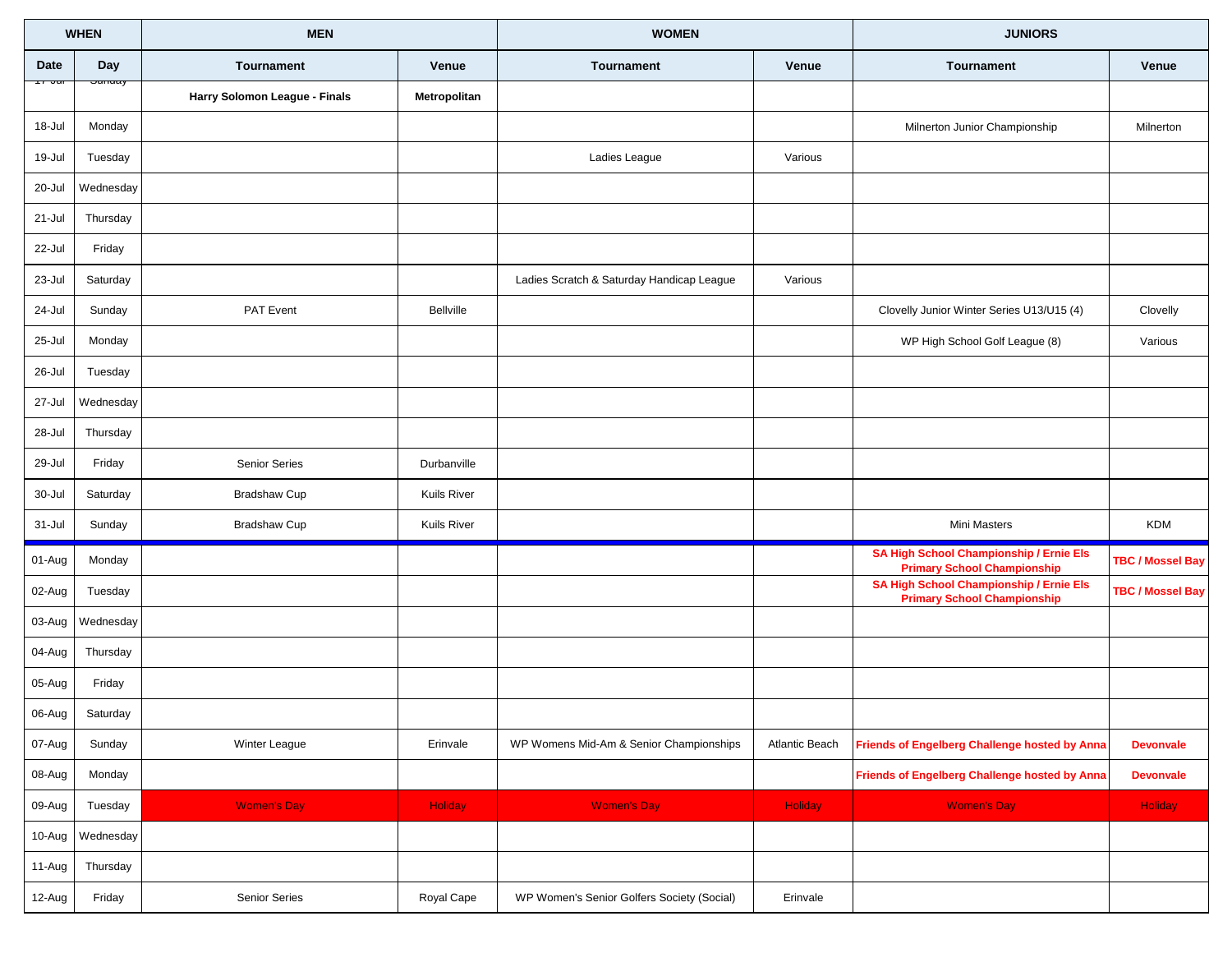|        | <b>WHEN</b> | <b>MEN</b>                             |               | <b>WOMEN</b>                               |               | <b>JUNIORS</b>                                      |                |
|--------|-------------|----------------------------------------|---------------|--------------------------------------------|---------------|-----------------------------------------------------|----------------|
| Date   | Day         | <b>Tournament</b>                      | Venue         | Tournament                                 | Venue         | Tournament                                          | Venue          |
| 13-Aug | Saturday    |                                        |               |                                            |               |                                                     |                |
| 14-Aug | Sunday      | PAT Event                              | Metropolitan  |                                            |               |                                                     |                |
| 15-Aug | Monday      | Premier/ Challenge / SS League Meeting | TBC           | Irvin, Rutherford & Lefson Trophy          | Somerset West | WP High School Golf League (9)                      | Various        |
| 16-Aug | Tuesday     |                                        |               |                                            |               |                                                     |                |
| 17-Aug | Wednesday   |                                        |               |                                            |               |                                                     |                |
| 18-Aug | Thursday    |                                        |               |                                            |               |                                                     |                |
| 19-Aug | Friday      |                                        |               |                                            |               |                                                     |                |
| 20-Aug | Saturday    |                                        |               |                                            |               |                                                     |                |
| 21-Aug | Sunday      | PAT Event                              | Clovelly      |                                            |               |                                                     |                |
| 22-Aug | Monday      |                                        |               |                                            |               | WP High School Golf League (10)                     | Various        |
| 23-Aug | Tuesday     |                                        |               | Ladies League                              | Various       |                                                     |                |
| 24-Aug | Wednesday   |                                        |               |                                            |               |                                                     |                |
| 25-Aug | Thursday    | WP Mid-Amateur Championships           | Steenberg     |                                            |               |                                                     |                |
|        |             | WP Mid-Amateur Championships           | Steenberg     |                                            |               |                                                     |                |
| 26-Aug | Friday      | Senior Series                          | <b>KDM</b>    |                                            |               |                                                     |                |
| 27-Aug | Saturday    |                                        |               |                                            |               |                                                     |                |
| 28-Aug | Sunday      | PAT Event                              | Somerset West |                                            |               | Atlantic Beach Junior Championship                  | Atlantic Beach |
| 29-Aug | Monday      |                                        |               |                                            |               | WP High School Golf League (11)                     | Various        |
| 30-Aug | Tuesday     |                                        |               |                                            |               |                                                     |                |
| 31-Aug | Wednesday   |                                        |               |                                            |               |                                                     |                |
| 01-Sep | Thursday    |                                        |               | WP Women's Senior Golfers Society (Social) | Clovelly      | <b>Nomads North &amp; South Junior Championship</b> | Peaconwood     |
| 02-Sep | Friday      |                                        |               |                                            |               | <b>Nomads North &amp; South Junior Championship</b> | Peaconwood     |
| 03-Sep | Saturday    | Challenge / SS League                  | Round 1       |                                            |               |                                                     |                |
| 04-Sep | Sunday      | PAT Event                              | Westlake      |                                            |               | Royal Cape Junior Championships                     | Royal Cape     |
| 05-Sep | Monday      |                                        |               |                                            |               | WP Schools League Finals                            | <b>KDM</b>     |
| 06-Sep | Tuesday     |                                        |               |                                            |               |                                                     |                |
| 07-Sep | Wednesday   |                                        |               |                                            |               |                                                     |                |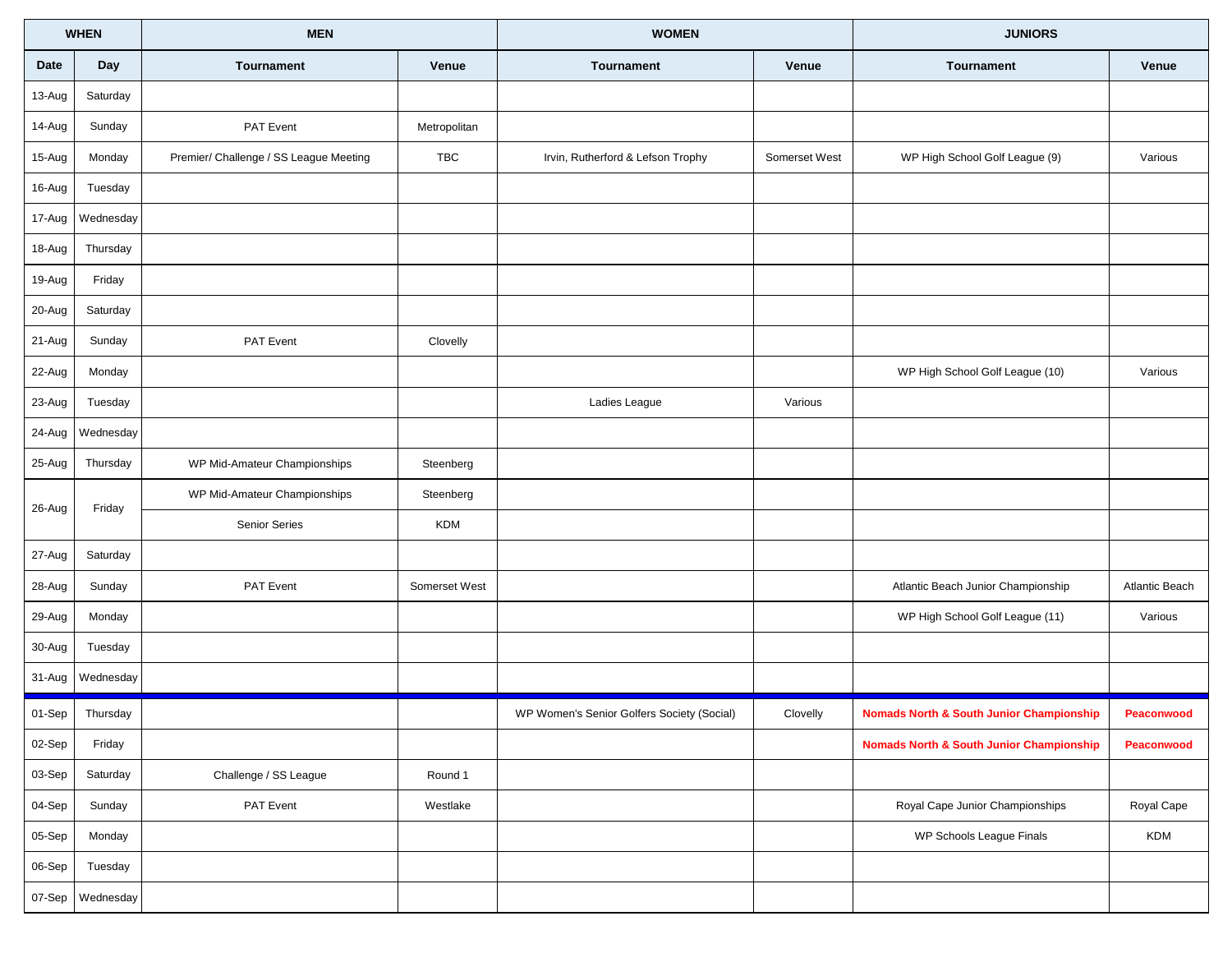|          | <b>WHEN</b> | <b>MEN</b>                |                   | <b>WOMEN</b>                          |                      | <b>JUNIORS</b>                      |          |
|----------|-------------|---------------------------|-------------------|---------------------------------------|----------------------|-------------------------------------|----------|
| Date     | Day         | <b>Tournament</b>         | Venue             | Tournament                            | Venue                | <b>Tournament</b>                   | Venue    |
| 08-Sep   | Thursday    |                           |                   |                                       |                      |                                     |          |
| 09-Sep   | Friday      |                           |                   |                                       |                      |                                     |          |
| 10-Sep   | Saturday    | Challenge / SS League     | Round 2           |                                       |                      |                                     |          |
| 11-Sep   | Sunday      | <b>WP Foursomes</b>       | Milnerton         |                                       |                      | Strand Junior Championships         | Strand   |
| 12-Sep   | Monday      |                           |                   |                                       |                      |                                     |          |
| 13-Sep   | Tuesday     |                           |                   |                                       |                      |                                     |          |
| 14-Sep   | Wednesday   |                           |                   |                                       |                      |                                     |          |
| 15-Sep   | Thursday    |                           |                   | Westlake Ladies Open Day (Social)     | Westlake             |                                     |          |
| 16-Sep   | Friday      |                           |                   |                                       |                      |                                     |          |
| 17-Sep   | Saturday    | Challenge / SS League     | Round 3           |                                       |                      |                                     |          |
| 18-Sep   | Sunday      |                           |                   |                                       |                      | Junior Interclub Team Challenge (2) | Parow    |
| 19-Sep   | Monday      | <b>Mens Premier IPT</b>   | <b>Koro Creek</b> |                                       |                      |                                     |          |
| 20-Sep   | Tuesday     | <b>Mens Premier IPT</b>   | <b>Koro Creek</b> | Ladies League (rained out matches)    | Various              |                                     |          |
| 21-Sep   | Wednesday   | <b>Mens Premier IPT</b>   | <b>Koro Creek</b> |                                       |                      |                                     |          |
| 22-Sep   | Thursday    | <b>Mens Premier IPT</b>   | <b>Koro Creek</b> | Durbanville Ladies Open Day (Social)  | Durbanville          |                                     |          |
| 23-Sep   | Friday      | <b>Mens Premier IPT</b>   | <b>Koro Creek</b> |                                       |                      |                                     |          |
| 24-Sep   | Saturday    | <b>Heritage Day</b>       | <b>Holiday</b>    | <b>Heritage Day</b>                   | Holiday              | <b>Heritage Day</b>                 | Holiday  |
| 25-Sep   | Sunday      | <b>Clovelly Foursomes</b> | Clovelly          |                                       |                      |                                     |          |
| 26-Sep   | Monday      |                           |                   |                                       |                      |                                     |          |
| 27-Sep   | Tuesday     |                           |                   |                                       |                      |                                     |          |
| 28-Sep   | Wednesday   |                           |                   |                                       |                      |                                     |          |
| 29-Sep   | Thursday    |                           |                   |                                       |                      |                                     |          |
| $30-Sep$ | Friday      | Senior Series             | Erinvale          |                                       |                      |                                     |          |
| 01-Oct   | Saturday    | Challenge / SS League     | Round 4           |                                       |                      |                                     |          |
| 02-Oct   | Sunday      | Premier League - Round 1  | Bellville         | <b>SA Inter Provincial Tournament</b> | <b>Gauteng North</b> |                                     |          |
| 03-Oct   | Monday      |                           |                   | <b>SA Inter Provincial Tournament</b> | <b>Gauteng North</b> | Westlake Junior Championships       | Westlake |
| 04-Oct   | Tuesday     |                           |                   | <b>SA Inter Provincial Tournament</b> | <b>Gauteng North</b> |                                     |          |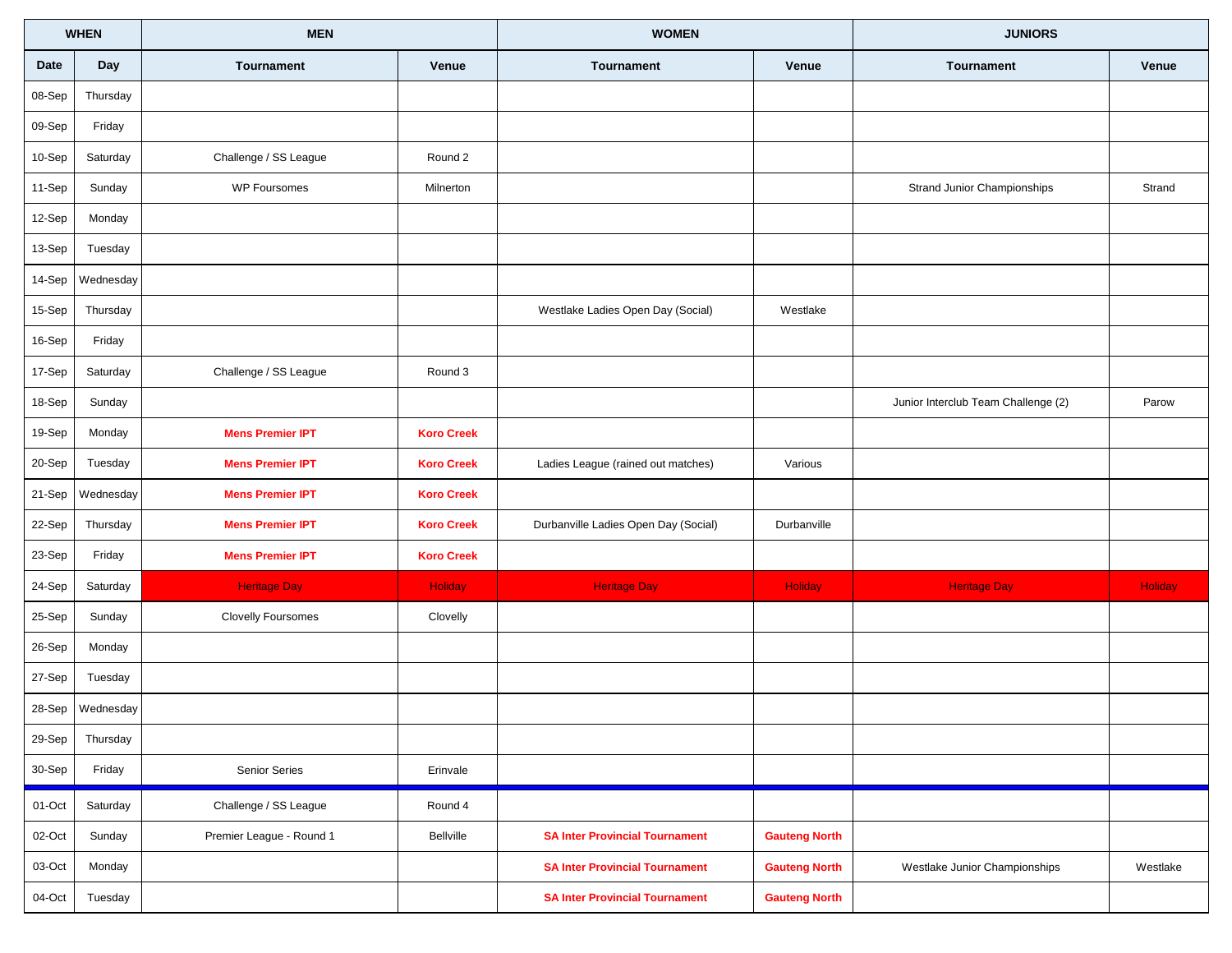|             | <b>WHEN</b> | <b>MEN</b>               |                      | <b>WOMEN</b>                               | <b>JUNIORS</b>       |                                   |                   |
|-------------|-------------|--------------------------|----------------------|--------------------------------------------|----------------------|-----------------------------------|-------------------|
| <b>Date</b> | Day         | Tournament               | Venue                | Tournament                                 | Venue                | Tournament                        | Venue             |
| 05-Oct      | Wednesday   |                          |                      | <b>SA Inter Provincial Tournament</b>      | <b>Gauteng North</b> | <b>Nomads SA U13 Championship</b> | <b>Maccauvlei</b> |
| 06-Oct      | Thursday    |                          |                      | <b>SA Inter Provincial Tournament</b>      | <b>Gauteng North</b> | <b>Nomads SA U13 Championship</b> | <b>Maccauvlei</b> |
|             |             |                          |                      | WP Women's Senior Golfers Society (Social) | Westlake             |                                   |                   |
| 07-Oct      | Friday      |                          |                      | <b>SA Inter Provincial Tournament</b>      | <b>Gauteng North</b> | <b>Nomads SA U13 Championship</b> | <b>Maccauvlei</b> |
|             |             |                          |                      |                                            |                      | Clovelly Junior Championship      | Clovelly          |
| 08-Oct      | Saturday    | Challenge / SS League    | Round 5              |                                            |                      |                                   |                   |
| 09-Oct      | Sunday      |                          |                      |                                            |                      | <b>Cape Town Junior Open</b>      | <b>TBC</b>        |
| 10-Oct      | Monday      | <b>MID-AM IPT</b>        | <b>Devonvale TBC</b> |                                            |                      |                                   |                   |
| 11-Oct      | Tuesday     | <b>MID-AM IPT</b>        | <b>Devonvale TBC</b> |                                            |                      |                                   |                   |
| 12-Oct      | Wednesday   | <b>MID-AM IPT</b>        | <b>Devonvale TBC</b> |                                            |                      |                                   |                   |
| 13-Oct      | Thursday    | <b>MID-AM IPT</b>        | <b>Devonvale TBC</b> |                                            |                      |                                   |                   |
| 14-Oct      | Friday      | <b>MID-AM IPT</b>        | <b>Devonvale TBC</b> |                                            |                      |                                   |                   |
| 15-Oct      | Saturday    | Challenge League         | Float                | Ackerman Championships                     | Clovelly             |                                   |                   |
| 16-Oct      | Sunday      |                          |                      | Ackerman Championships                     | Clovelly             |                                   |                   |
| 17-Oct      | Monday      |                          |                      |                                            |                      |                                   |                   |
| 18-Oct      | Tuesday     |                          |                      | Ladies League (rained out matches)         | Various              |                                   |                   |
| 19-Oct      | Wednesday   |                          |                      | Metropolitan Ladies Open Day               | Metropolitan         |                                   |                   |
| 20-Oct      | Thursday    |                          |                      |                                            |                      |                                   |                   |
| 21-Oct      | Friday      |                          |                      |                                            |                      |                                   |                   |
| 22-Oct      | Saturday    | Challenge League         | Round 6              |                                            |                      |                                   |                   |
| 23-Oct      | Sunday      | Premier League - Round 2 | Somerset West        |                                            |                      |                                   |                   |
| 24-Oct      | Monday      |                          |                      |                                            |                      |                                   |                   |
| 25-Oct      | Tuesday     |                          |                      |                                            |                      |                                   |                   |
| 26-Oct      | Wednesday   |                          |                      |                                            |                      |                                   |                   |
| 27-Oct      | Thursday    |                          |                      | Steenberg Ladies Classic Invitational      | Steenberg            |                                   |                   |
| 28-Oct      | Friday      | Senior Series            | Milnerton            |                                            |                      |                                   |                   |
| 29-Oct      | Saturday    | Challenge League         | Semi-Finals          |                                            |                      |                                   |                   |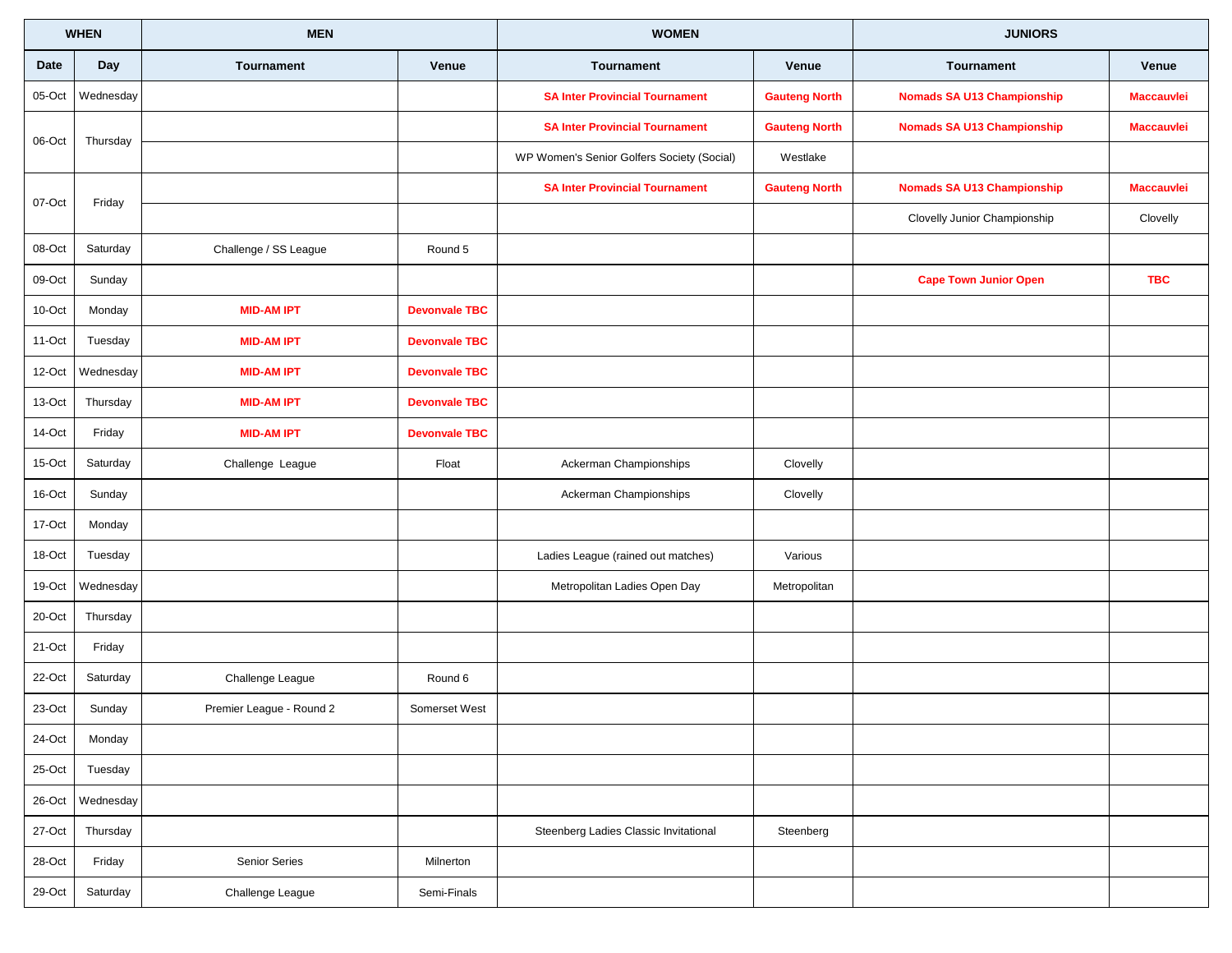| <b>WHEN</b> |           | <b>MEN</b>                      |                    | <b>WOMEN</b>                               |                      | <b>JUNIORS</b>                  |                |
|-------------|-----------|---------------------------------|--------------------|--------------------------------------------|----------------------|---------------------------------|----------------|
| Date        | Day       | <b>Tournament</b>               | Venue              | Tournament                                 | Venue                | <b>Tournament</b>               | Venue          |
| 30-Oct      | Sunday    | Premier League - Round 3        | Steenberg          |                                            |                      |                                 |                |
| 31-Oct      | Monday    |                                 |                    |                                            |                      |                                 |                |
| 01-Nov      | Tuesday   |                                 |                    |                                            |                      |                                 |                |
| 02-Nov      | Wednesday |                                 |                    |                                            |                      |                                 |                |
| 03-Nov      | Thursday  | Senior Series                   | Strand             |                                            |                      |                                 |                |
| 04-Nov      | Friday    |                                 |                    |                                            |                      |                                 |                |
| 05-Nov      | Saturday  | Challenge League                | Finals             | Daysh Cup                                  | Hermanus             |                                 |                |
| 06-Nov      | Sunday    | Premier League - Round 4        | <b>Kuils River</b> |                                            |                      |                                 |                |
| 07-Nov      | Monday    |                                 |                    | Rondebosch Ladies Open Day (Social)        | Rondebosch           |                                 |                |
| 08-Nov      | Tuesday   |                                 |                    | Ladies League Rained out match             | Various              |                                 |                |
| 09-Nov      | Wednesday |                                 |                    |                                            |                      |                                 |                |
| 10-Nov      | Thursday  |                                 |                    | WP Women's Senior Golfers Society (Social) | Milnerton            |                                 |                |
| 11-Nov      | Friday    |                                 |                    | Royal Cape Ladies Open Day (Social)        | Royal Cape           |                                 |                |
| 12-Nov      | Saturday  | <b>Club Championships Opt 3</b> | <b>Various</b>     | <b>Club Championships Opt 3</b>            | <b>Various</b>       | <b>Club Championships Opt 3</b> | <b>Various</b> |
| 13-Nov      | Sunday    | <b>Club Championships Opt 3</b> | <b>Various</b>     | <b>Club Championships Opt 3</b>            | <b>Various</b>       | <b>Club Championships Opt 3</b> | <b>Various</b> |
| 14-Nov      | Monday    |                                 |                    | <b>SA Mid-Amateur Championship</b>         | <b>Southern Cape</b> |                                 |                |
| 15-Nov      | Tuesday   |                                 |                    |                                            |                      |                                 |                |
|             |           |                                 |                    | <b>SA Mid-Amateur Championship</b>         | <b>Southern Cape</b> |                                 |                |
| 16-Nov      | Wednesday |                                 |                    | <b>SA Mid-Amateur Championship</b>         | <b>Southern Cape</b> |                                 |                |
|             |           |                                 |                    | Erinvale Ladies Open Day                   | Erinvale             |                                 |                |
| 17-Nov      | Thursday  | <b>Senior Series</b>            | Westlake           |                                            |                      |                                 |                |
| 18-Nov      | Friday    |                                 |                    |                                            |                      |                                 |                |
| 19-Nov      | Saturday  | <b>Club Championships Opt 3</b> | <b>Various</b>     | Club Championships Opt 3                   | Various              | Club Championships Opt 3        | <b>Various</b> |
| $20 - Nov$  | Sunday    | <b>Club Championships Opt 3</b> | <b>Various</b>     | <b>Club Championships Opt 3</b>            | Various              | <b>Club Championships Opt 3</b> | <b>Various</b> |
| 21-Nov      | Monday    |                                 |                    |                                            |                      |                                 |                |
| 22-Nov      | Tuesday   |                                 |                    | Ladies League Rained out match             | Various              |                                 |                |
| 23-Nov      | Wednesday |                                 |                    |                                            |                      |                                 |                |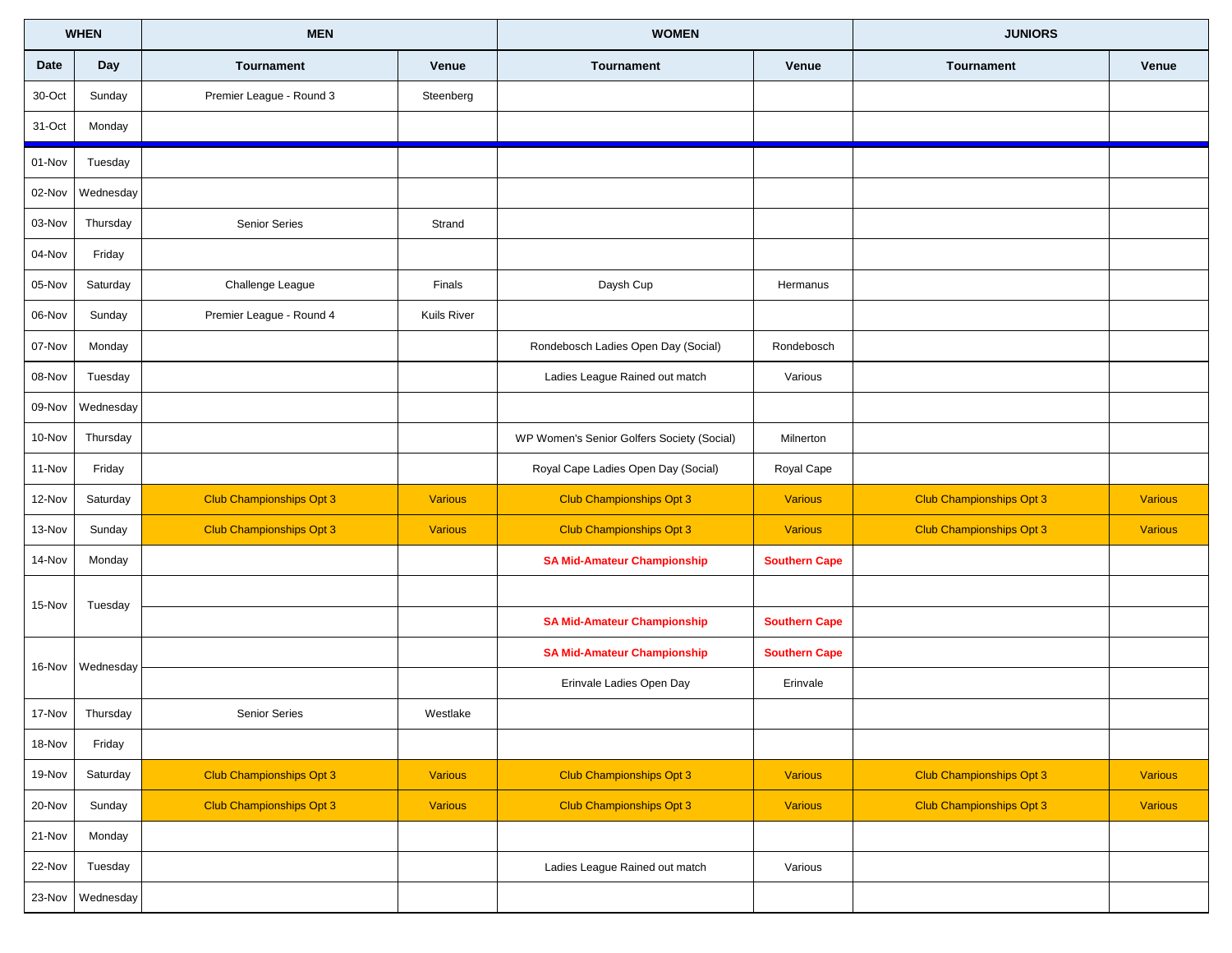| <b>WHEN</b>    |                  | <b>MEN</b>                 |                | <b>WOMEN</b>                               |            | <b>JUNIORS</b>             |                |
|----------------|------------------|----------------------------|----------------|--------------------------------------------|------------|----------------------------|----------------|
| Date           | Day              | Tournament                 | Venue          | Tournament                                 | Venue      | Tournament                 | Venue          |
| 24-Nov         | Thursday         |                            |                | Parow Ladies Open Day                      | Parow      |                            |                |
| 25-Nov         | Friday           | Senior Series              | Kuils River    |                                            |            |                            |                |
| $26$ -Nov      | Saturday         |                            |                |                                            |            |                            |                |
| 27-Nov         | Sunday           | Premier League - Round 5   | Atlantic Beach |                                            |            |                            |                |
| 28-Nov         | Monday           |                            |                |                                            |            |                            |                |
| $29-Nov$       | Tuesday          |                            |                |                                            |            |                            |                |
| $30 - Nov$     | Wednesday        |                            |                |                                            |            |                            |                |
| $01$ -Dec      | Thursday         |                            |                |                                            |            |                            |                |
| $02$ -Dec      | Friday           |                            |                | WP Women's Senior Golfers Society (Social) | <b>KDM</b> |                            |                |
| $03$ -Dec      | Saturday         |                            |                |                                            |            |                            |                |
| $04$ -Dec      | Sunday           | PAT Finals & Senior Series | TBC            |                                            |            |                            |                |
| $05$ -Dec      | Monday           |                            |                |                                            |            |                            |                |
| $06$ -Dec      | Tuesday          |                            |                |                                            |            |                            |                |
| $07 - Dec$     | Wednesday        |                            |                |                                            |            |                            |                |
| $08$ -Dec      | Thursday         |                            |                |                                            |            |                            |                |
| $09$ -Dec      | Friday           |                            |                |                                            |            |                            |                |
| $10$ -Dec      | Saturday         |                            |                |                                            |            |                            |                |
| $11-Dec$       | Sunday           |                            |                |                                            |            |                            |                |
| $12$ -Dec      | Monday           |                            |                |                                            |            |                            |                |
| 13-Dec         | Tuesday          |                            |                |                                            |            |                            |                |
|                | 14-Dec Wednesday |                            |                |                                            |            |                            |                |
| $15$ -Dec      | Thursday         |                            |                |                                            |            | <b>Jo'burg Junior Open</b> | Randpark       |
| $16$ -Dec      | Friday           |                            |                |                                            |            | <b>Jo'burg Junior Open</b> | Randpark       |
| 17-Dec         | Saturday         |                            |                |                                            |            |                            |                |
| $18 - Dec$     | Sunday           |                            |                |                                            |            |                            |                |
| 19-Dec         | Monday           |                            |                |                                            |            | <b>U19 Junior IPT</b>      | San Lameer TBC |
| $20$ -Dec $\,$ | Tuesday          |                            |                |                                            |            | U19 Junior IPT             | San Lameer TBC |